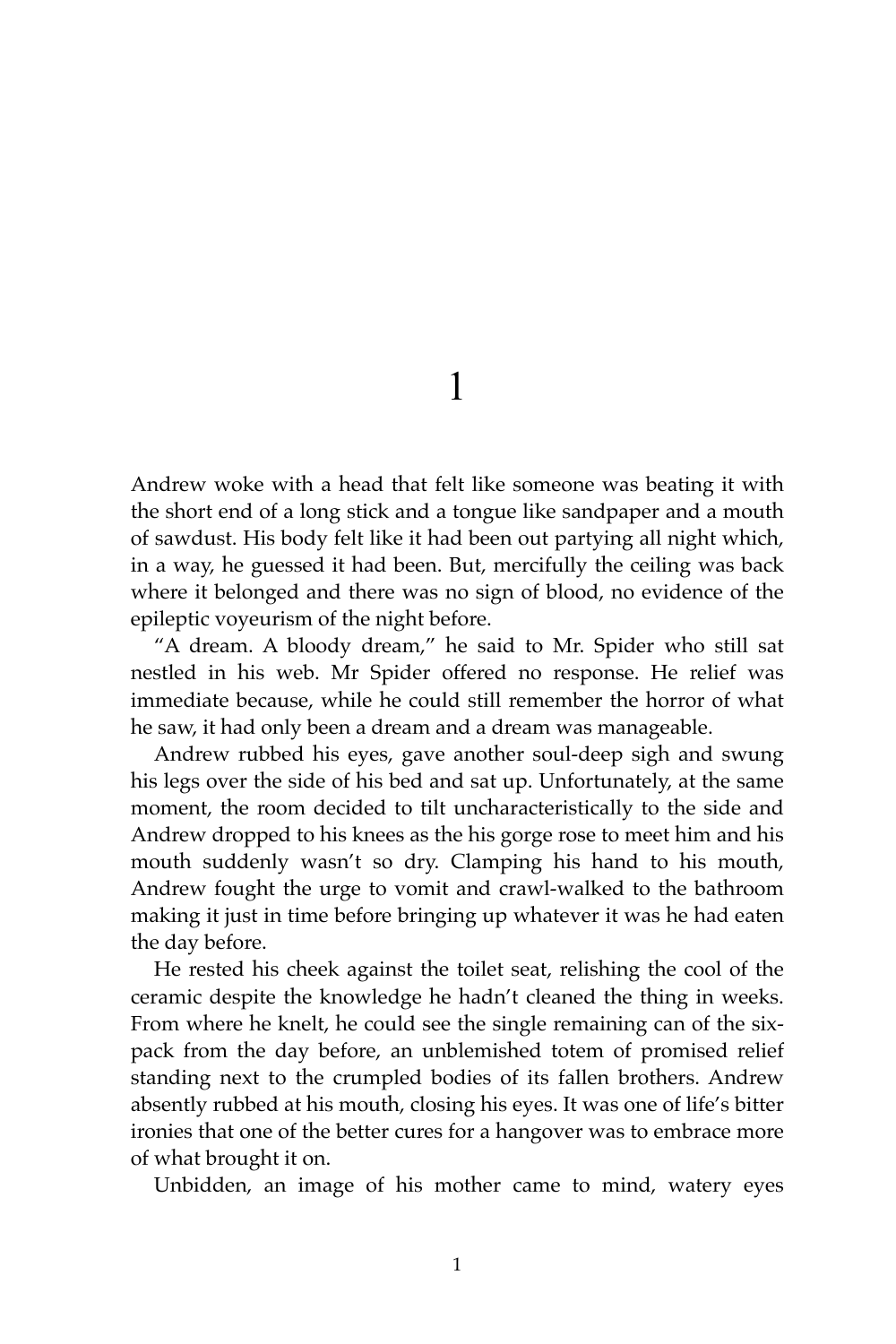staring at him from between the curtain of lank hair. Words mumbled. Guards waiting at the edges of the room, sedatives at the ready.

He shook his head slowly got to his feet and then stumbled towards the small table where the can stood resolute. He used the headache and queasy slurring in his stomach as motivation for what had to come next.

Quickly, he grabbed the can and the empty husks of the others and swept them into the nearly overflowing garbage bag lying on the floor next to the table. He scanned the room for any other temptations, and spied a nearly empty bottle of Tequila on its side and peeking out from under his bed. He stumbled over, scooped it up and threw it in the bag, pulled the garbage shute open which is to say he pulled the window open above the tiny dining table that was situated conveniently above the large industrial garbage bins that sat at the back of the Takeaways below. It was one of the few luxuries his single room apartment enjoyed. He pushed the garbage bag through and let go, pulling the window shut before he heard the impact below.

Satisfied, he rubbed a hand over his face, and realised he had broken out in a light sweat.

He caught his reflection in the small cracked mirror. Another Andrew stared back at him. And Andrew that looked undernourished and like he hadn't slept in days. Brown hair that needed a trim hung over his forehead, the more youthful version of his mother's though it almost looked like they had the same hairdresser.

He looked away.

One of these days he was going to address the drinking. And one of these days he was also going to get a real job and get a real apartment and start living a real life. He didn't think one of those days was going to be this day. But maybe he could at least start off the process with a shower.

His eyes passed over the digital clock next to the bed. It read twenty past nine.

"Crap!" He yelled to the clock, which responded by lazily blinking over to twenty-one past nine. He was late for work.

He hurriedly slipped on his shoes, grabbed his wallet, and headed out the door.

The shower, and his fresh start, would have to wait.

The bus ride was about as pleasant as bus rides could get, which was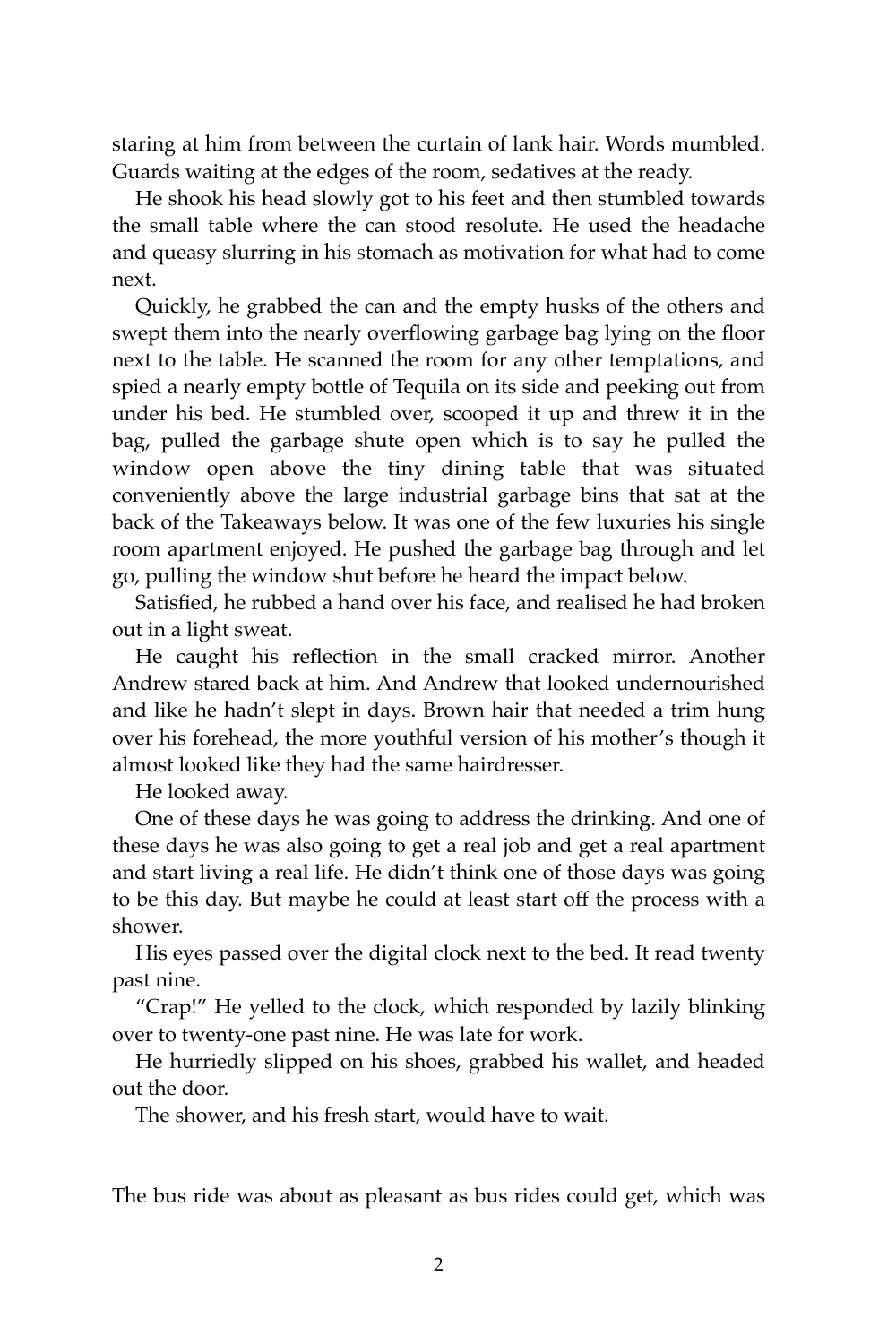## 80000

to say it was not that pleasant at all. Too crowded and some kids behind him were laughing and joking loudly in that annoying selfconscious way that teenagers had when they wanted everyone, including themselves, to know that they were having fun and didn't care what anyone else thought.

One girl's voice, a boy had called her Asia which was probably spelt with a 'Z' by the sound of her, was particularly annoying, her voice pitched in a particularly grating teenage girl range. Apparently Jessica was getting with Duncan, even though Duncan was supposed to be with Amy. But, it didn't matter anyway because Amy was a slut and had been working her way around the the year eleven boys so she deserved it. Snigger snigger snigger.

Andrew tried to zone out as the bus rocked and swayed.

What were these kids doing on the bus anyway? School had started nearly an hour ago.

Not that Andrew could talk. Work had started nearly an hour ago too and yet here he was, on the bus swaying along in a cloud of teenage hormones, and the unique musk of the overweight guy sitting next to him.

He had a strange thought as he swayed along, his overweight seat companion's body heat being pressed against him and becoming a bit too intimate for Andrew's liking as the bus went around a bend. The bus could quite suitably represent his life, a journey lead by others and with companions he hadn't asked for going to a place he hadn't ever planned on getting to.

Again, his mother came to mind. A woman he could barely remember before she had been locked up, a crazy woman. A father that he could barely remember before he was murdered. A life that he was sure could have been quite different from the one that he was currently inhabiting.

"Sheesh, depressed much?" Andrew said to himself.

"Sorry?" Overweight guy looked at him over his beefy shoulder.

"Oh, nothing. Just talking to myself."

Overweight guy gave him a quizzical look before returning his attention to the newspaper he was juggling with a meat pie.

He needed to get out of this funk. It had descended yesterday, after leaving his mother. A grey cloud that got deeper and darker as the evening and wore on. A pretty crappy birthday, all in all.

Andrew looked out the window to distract himself. It was actually a nice day, blue sky, sun shining, but nice breeze. But, that janitor in the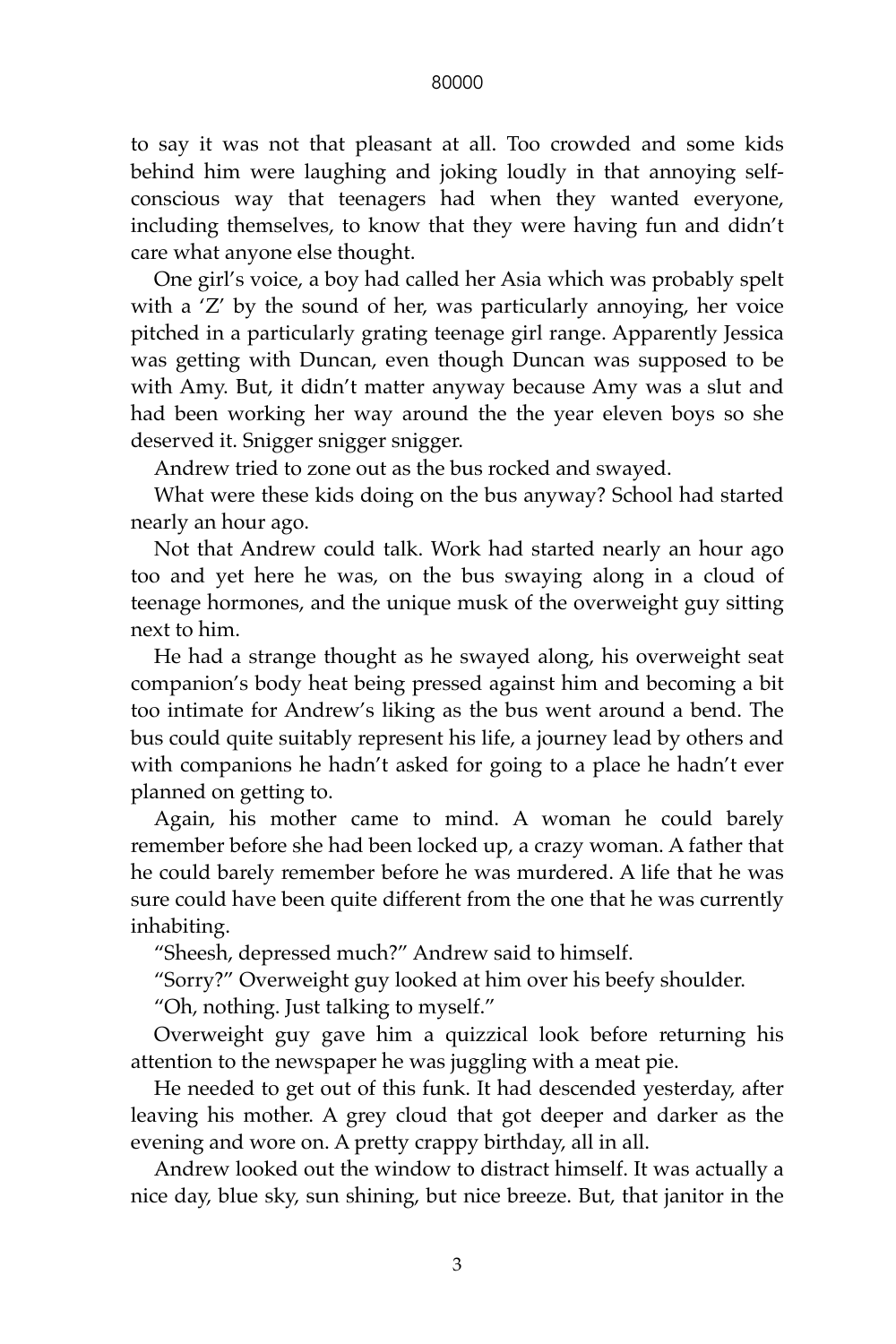basement in his head could be a real prick sometimes, hiding what you wanted, and pulling up what you didn't, so when the bus drove past a stop with a boy sitting in it who had just the right shade of blonde hair the janitor downstairs decided to replay the images from the dream the night before.

Andrew found himself gripping the back of the seat in front, watching the boy at the stop sitting passively, but now a large bone was jammed in his mouth, his eyes were wide with terror and instead of a school uniform he was naked, and bleeding, and coming apart in all sorts of ways.

Andrew squeezed his eyes shut and tried to breath.

*Not real. Not real.* He whispered in his head, trying to drown out those gears that wouldn't stop turning.

Where had that come from? It was like no dream he had ever had before. The clarity, how long it had lasted, how real it had felt. His dreams usually faded the second he opened his eyes. This one was lingering, carrying with it a feeling of dread that had settled deep in his gut with images that had got caught in the gears in his head and were now getting churned over steadily.

*Not real. Just a dream.*

Unfortunately, this was only the beginning of the Andrew's journey and life had decided to conspire with the prick in his head so the overweight guy shifted as he turned the page on the newspaper, some pie crust crumbling onto Andrew's lap. As he did so, the front page of the newspaper came into Andrew's view for the first time.

BOY PRESUMED DEAD.

Andrew's eyes honed in on the image, a school photo next to the headline. Blonde hair framing a smiling cherubic face. Blue 'the world's my oyster' eyes staring back at him. Andrew had seen those eyes with a different look, though, and there would be no more oysters in the sea for that little boy.

Andrew's breathing became laboured, his knuckles whitening on the seat in front as he leaned a little closer.

*Jeremy Lakeland, 10, missing since last week, is now presumed dead, officers report. His schoolbag, along with some bloodied clothing were found on the shore of XXX yesterday afternoon. The investigation has now been turned over to the homicide squad.* 

"Buddy, do you mind?" Overweight guy said.

Andrew ignored him, five words repeatedly running through his head, the gears in his head gnawing at them like a fevered dog with a